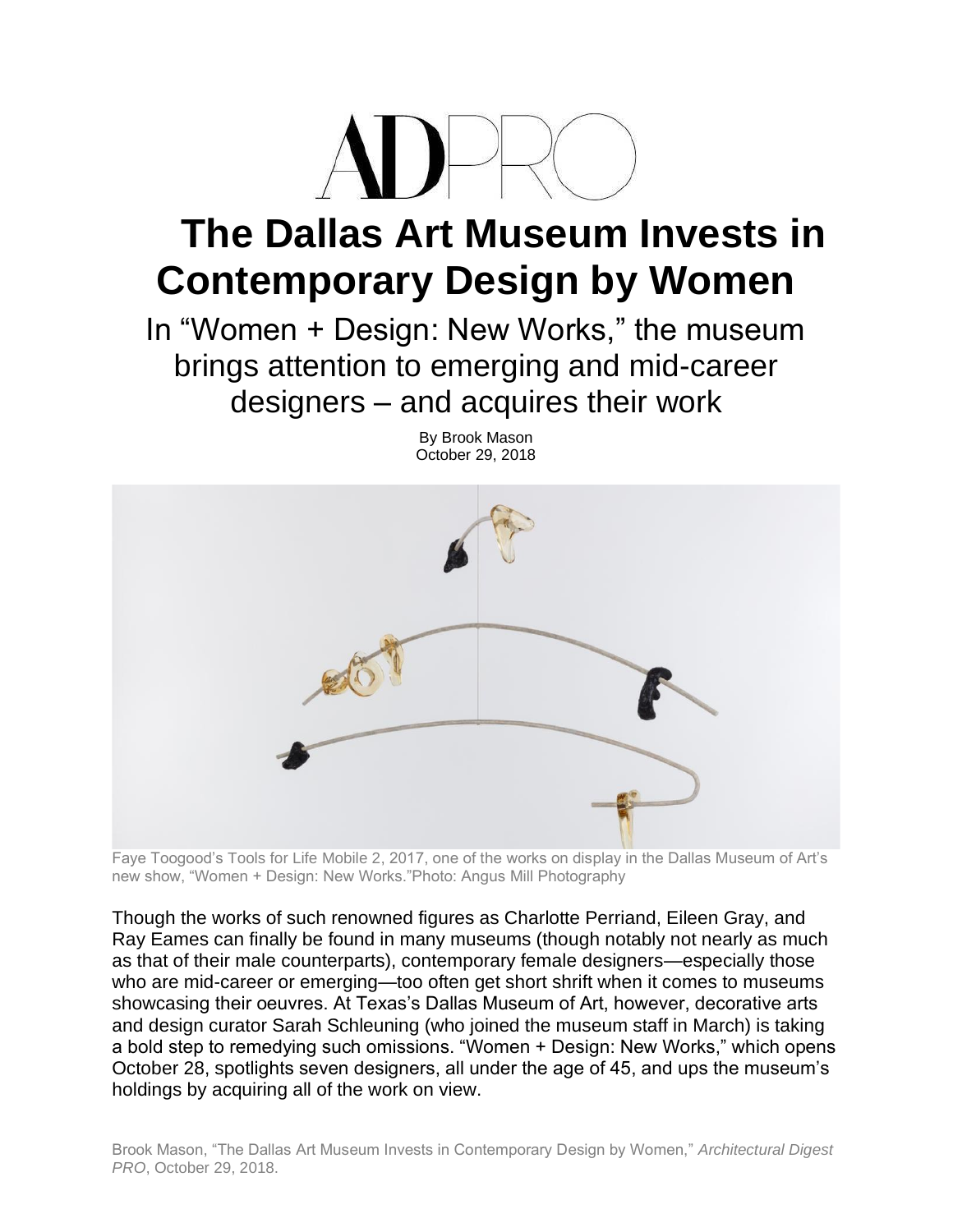"Far too often, the work of the younger breed of women designers is sequestered despite the fact that their talents are truly on a par with those in the hallowed pantheon of design," says Schleuning, who came to the Dallas Museum of Art from Atlanta's High Museum of Art, where she oversaw the acclaimed "Iris van Herpen: Transforming Fashion" exhibition.



Comfort Me, a 2015 work by Carrie Dickens. Photo: Courtesy of the Dallas Museum of Art

For her Dallas museum show, Schleuning zeroed in on van Herpen's recent work as well as that of Faye Toogood, Najla El Zein, Katie Collins, Carrie Dickens, Genevieve Howard, and Katie Stout. "Each of them has been creating dynamic work and I wanted to amplify their presence in the museum world," the curator explains.

The women hail from a wide range of locales, with Toogood based in London, El Zein in Beirut, and Katie Stout in Brooklyn. [Ed. note: Though it must be noted, in a show that promises representation, there are no black designers included here]. What they have in common is their openness to experimenting in various media. "What binds these seven designers is that they all take a multifaceted approach to tackling a variety of disciplines, materials, and processes while blurring the very boundaries of design with some edging in to sculpture and conceptual art," Schleuning says.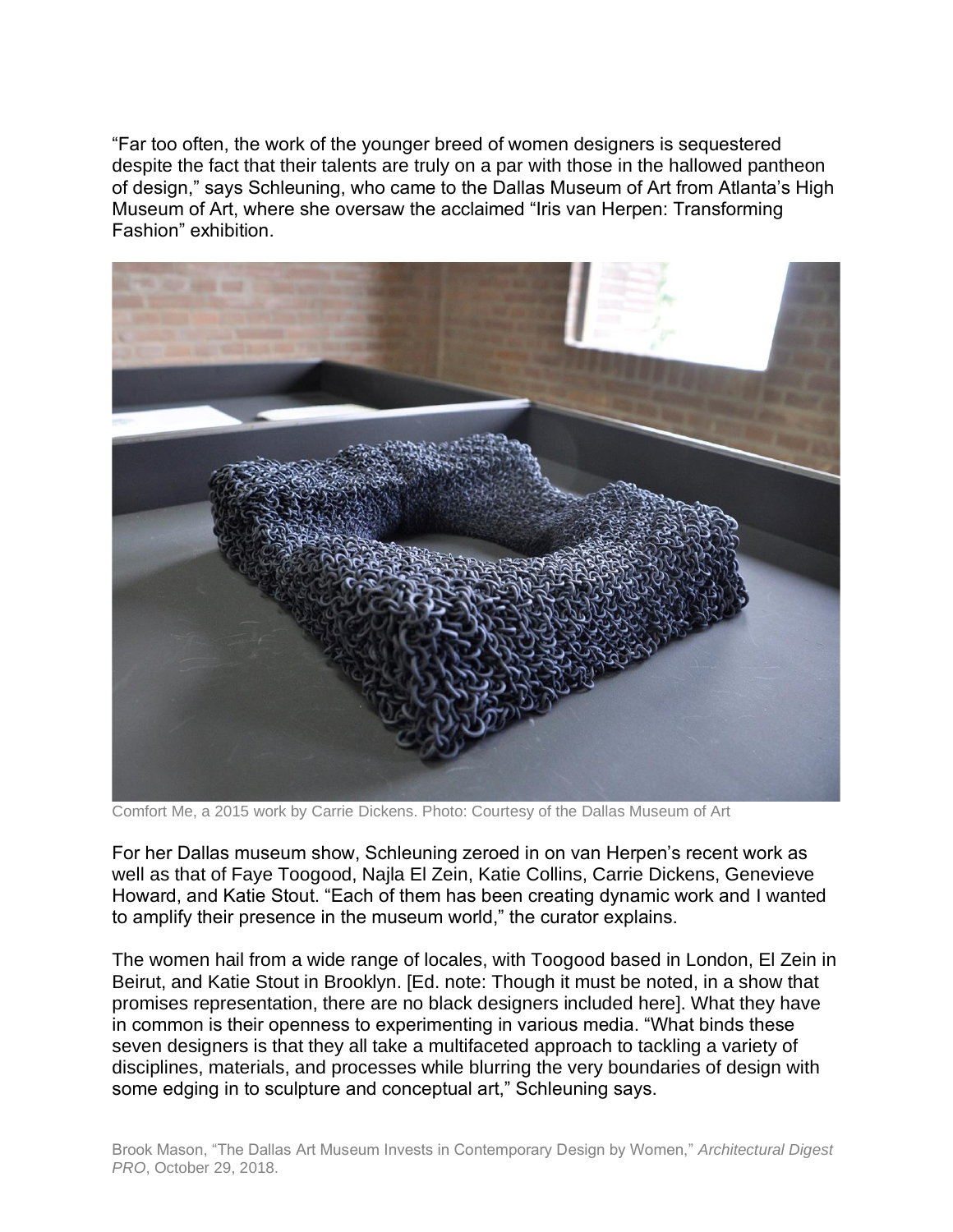

An enamel and steel necklace by Katie Collins, 2014. Photo: Courtesy of the Dallas Museum of Art

Take the multitalented Faye Toogood, who has long delved into design as well as fashion, turning her talented hands to the interiors of residences in London and Ibiza, retail spaces (like her recent [London headquarters](https://www.architecturaldigest.com/story/faye-toogood-mulberry-regent-street-london) for the British brand Mulberry), and even [furniture.](https://www.architecturaldigest.com/story/faye-toogood-furnishings-line) In the Dallas exhibition, Toogood, a former World of Interiors editor, has four items, among them a stool and side table from her totemlike Cup series.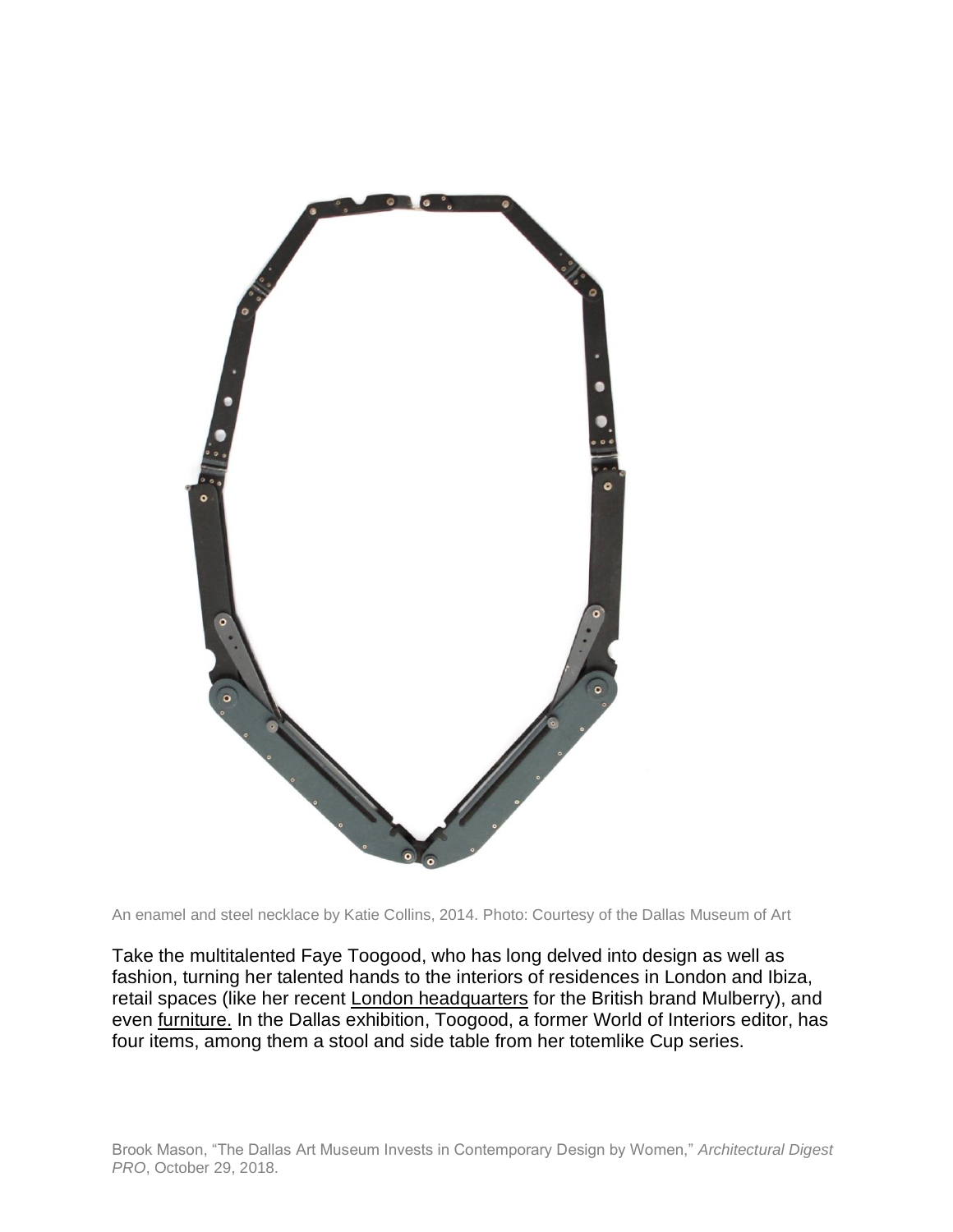

Katie Stout's Selfish Shelf, 2017. Photo: Joe Kramm

Katie Stout, the 29-year-old wunderkind who has shown at New York's R & Company, has an idiosyncratic bookshelf in the show. On the so-called Shelfish Shelf, Stout encased a quirky convoluted metal frame with papier-mâché in a riotous palette veering from a punchy pink to pumpkin orange. "Katie is invoking the Dutch designer Maarten Baas's clay series in which he made each example by hand," Schleuning notes. So Stout, too, injects a sense of spontaneity by leaving her own fingerprints all over that work.